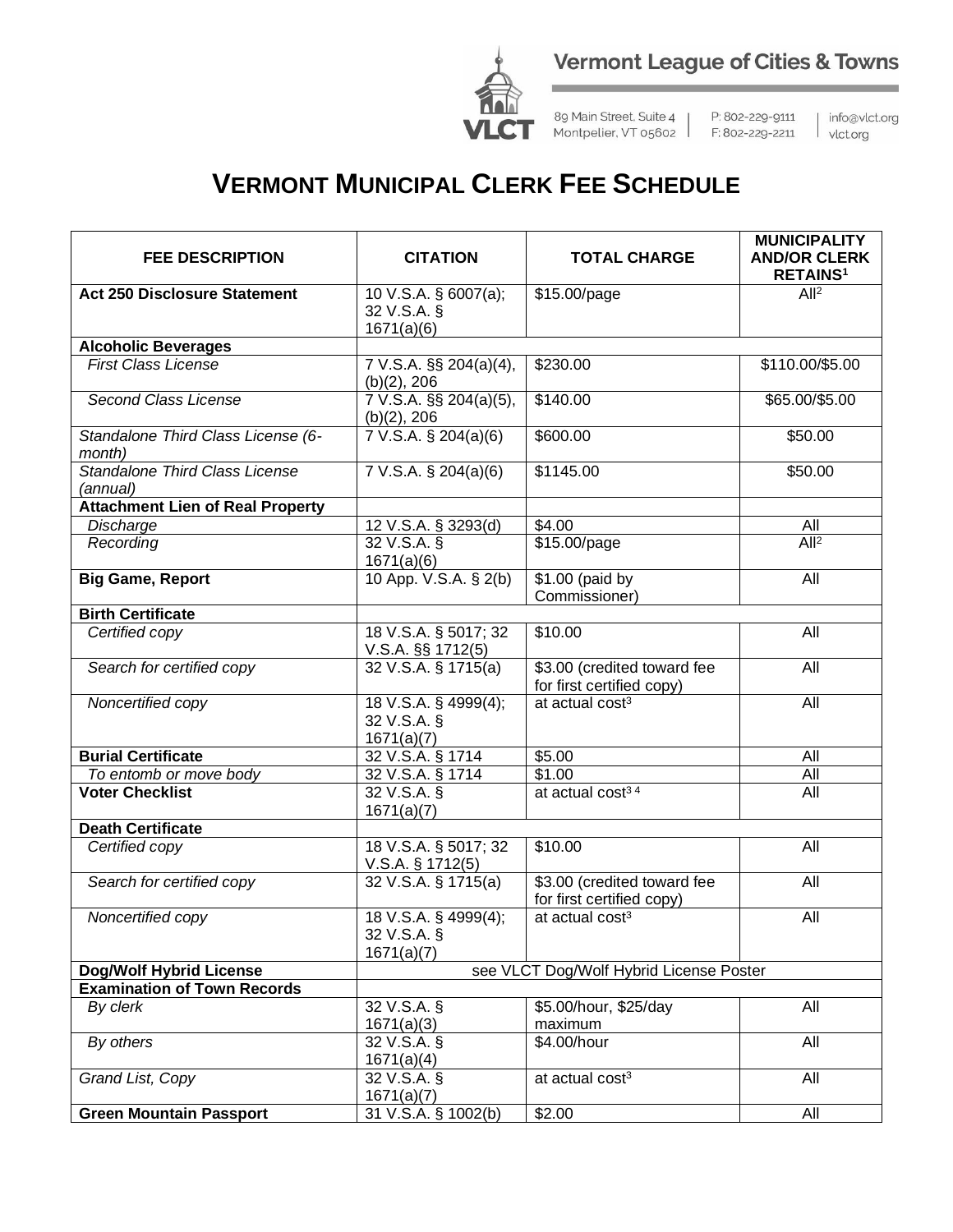| <b>FEE DESCRIPTION</b>                                     | <b>CITATION</b>                                | <b>TOTAL CHARGE</b>                                      | <b>MUNICIPALITY</b><br><b>AND/OR CLERK</b><br><b>RETAINS<sup>1</sup></b> |
|------------------------------------------------------------|------------------------------------------------|----------------------------------------------------------|--------------------------------------------------------------------------|
| <b>Hunting/Fishing/Big</b>                                 | 10 V.S.A.                                      | see 10 V.S.A. § 4255                                     | All (\$1.50 per                                                          |
| <b>Game/Combination License</b>                            | 4254(e)(9)                                     |                                                          | regular license                                                          |
|                                                            |                                                |                                                          | and \$5.00 per                                                           |
|                                                            |                                                |                                                          | super sport                                                              |
|                                                            |                                                |                                                          | license)                                                                 |
| <b>Hunting License, Lost License</b><br><b>Certificate</b> | 10 V.S.A. § 4261(a)                            | \$5.00                                                   | All                                                                      |
| <b>Lien, Municipal Personal Property</b>                   | 32 V.S.A. § 5078                               | \$12.00 (paid by town) $5, 6$                            | \$6.00 to Clerk,                                                         |
| Tax, Recording Lien or Discharge of                        |                                                |                                                          | \$6.00 to Tax                                                            |
| Lien                                                       |                                                |                                                          | Collector                                                                |
| Recording of Judgment Lien,                                | 24 V.S.A. § 1158; 32                           | $$15.00$ /page <sup>7</sup>                              | All <sup>2</sup>                                                         |
| <b>Assignment, or Discharge</b>                            | V.S.A. $\S$ 1671(a)(6);                        |                                                          |                                                                          |
| Lumber                                                     |                                                |                                                          |                                                                          |
| Lien, Recording                                            | 9 V.S.A. § 2014                                | \$5.00                                                   | All                                                                      |
| Certified Registration, Recording                          | 9 V.S.A. § 2013                                | \$6.00                                                   | All                                                                      |
| <b>Civil Marriage/Civil Union License</b>                  |                                                |                                                          |                                                                          |
| Certified copy                                             | 18 V.S.A. § 5017; 32                           | \$10.00                                                  | All                                                                      |
|                                                            | <u>V.S.A. §§ 1712(5)</u>                       |                                                          |                                                                          |
| Search for certified copy                                  | 32 V.S.A. § 1715(a)                            | \$3.00 (credited toward fee<br>for first certified copy) | $\overline{All}$                                                         |
| Noncertified copy                                          | 18 V.S.A. § 4999(4);                           | at actual cost <sup>3</sup>                              | All                                                                      |
|                                                            | 32 V.S.A. §                                    |                                                          |                                                                          |
|                                                            | 1671(a)(7)                                     |                                                          |                                                                          |
| <b>Issuing and Recording</b>                               | 32 V.S.A. § 1712(1)                            | \$60.00                                                  | \$10.00                                                                  |
| <b>Military Honorable Discharges or</b>                    | 24 V.S.A. § 1175                               | \$0.50 (paid by town) $5$                                | All                                                                      |
| <b>Certificates of Service, Recording</b>                  |                                                |                                                          |                                                                          |
| <b>Minutes of Meetings</b>                                 | 32 V.S.A. §<br>1671(a)(7)                      | at actual cost <sup>3</sup>                              | All                                                                      |
| Mobile Home Uniform Bill of Sale,                          | 9 V.S.A. § 2602(b);                            | \$15.00/page                                             | All <sup>2</sup>                                                         |
| <b>Recording/Filing</b>                                    | 32 V.S.A. §                                    |                                                          |                                                                          |
|                                                            | 1671(a)(6)                                     |                                                          |                                                                          |
| <b>Mortgage</b>                                            |                                                |                                                          |                                                                          |
| Assignment of Mortgage, Recording                          | 24 V.S.A. § 1158; 32<br>$V.S.A.$ § 1671(a)(6)  | \$15.00/page                                             | All <sup>2</sup>                                                         |
| Complaint to Foreclose, Recording                          | 12 V.S.A. § 4932 (b);<br>32 V.S.A. §           | \$15.00/page                                             | All <sup>2</sup>                                                         |
|                                                            | 1671(a)(2)                                     |                                                          |                                                                          |
| Discharge of Mortgage, Recording                           | 24 V.S.A. § 1158; 32<br>V.S.A. $\S$ 1671(a)(6) | $$15.00$ /page <sup>7</sup>                              | All <sup>2</sup>                                                         |
| <b>Trust Mortgage Deed, Recording</b>                      | 24 V.S.A. § 1155; 32<br>$V.S.A.$ § 1671(a)(1)  | \$15.00/page                                             | All <sup>2</sup>                                                         |
| <b>Chattel Mortgage, Conditional</b>                       | 24 V.S.A. § 1156; 32                           | \$15.00/page                                             | All <sup>2</sup>                                                         |
| Vendor's Lien, Recording or                                | $V.S.A.$ § 1671(a)(6)                          |                                                          |                                                                          |
| <b>Discharge</b>                                           |                                                |                                                          |                                                                          |
| Motor Vehicle, Snowmobile or                               | 23 V.S.A. § 6                                  | see Title 23, Chapter 7,                                 | \$3.00                                                                   |
| <b>Motorboat Registration Renewal</b>                      |                                                | Subchapter 2                                             |                                                                          |
| Printed, Stamped, or Typed Name,                           | 32 V.S.A. § 1405                               | \$2.00                                                   | All                                                                      |
| failure to include on instrument to                        |                                                |                                                          |                                                                          |
| be recorded                                                |                                                |                                                          |                                                                          |
| Name Change (regarding real                                | 27 V.S.A. § 350;                               | \$15.00/page                                             | All <sup>2</sup>                                                         |
| estate), Recording of Certificate                          | 32 V.S.A. §                                    |                                                          |                                                                          |
|                                                            | 1671(a)(6)                                     |                                                          |                                                                          |
| Nonjudicial Foreclosure, Notice of                         | 12 V.S.A. §§ 4964,                             | \$15.00/page                                             | All <sup>2</sup>                                                         |
| Sale, and Recording of Sale                                | 4967; 32 V.S.A. §                              |                                                          |                                                                          |
|                                                            | 1671(a)(6)                                     |                                                          |                                                                          |
| <b>Posted Land, Recording</b>                              | 10 V.S.A. § 5201(c)                            | \$5.00                                                   | All                                                                      |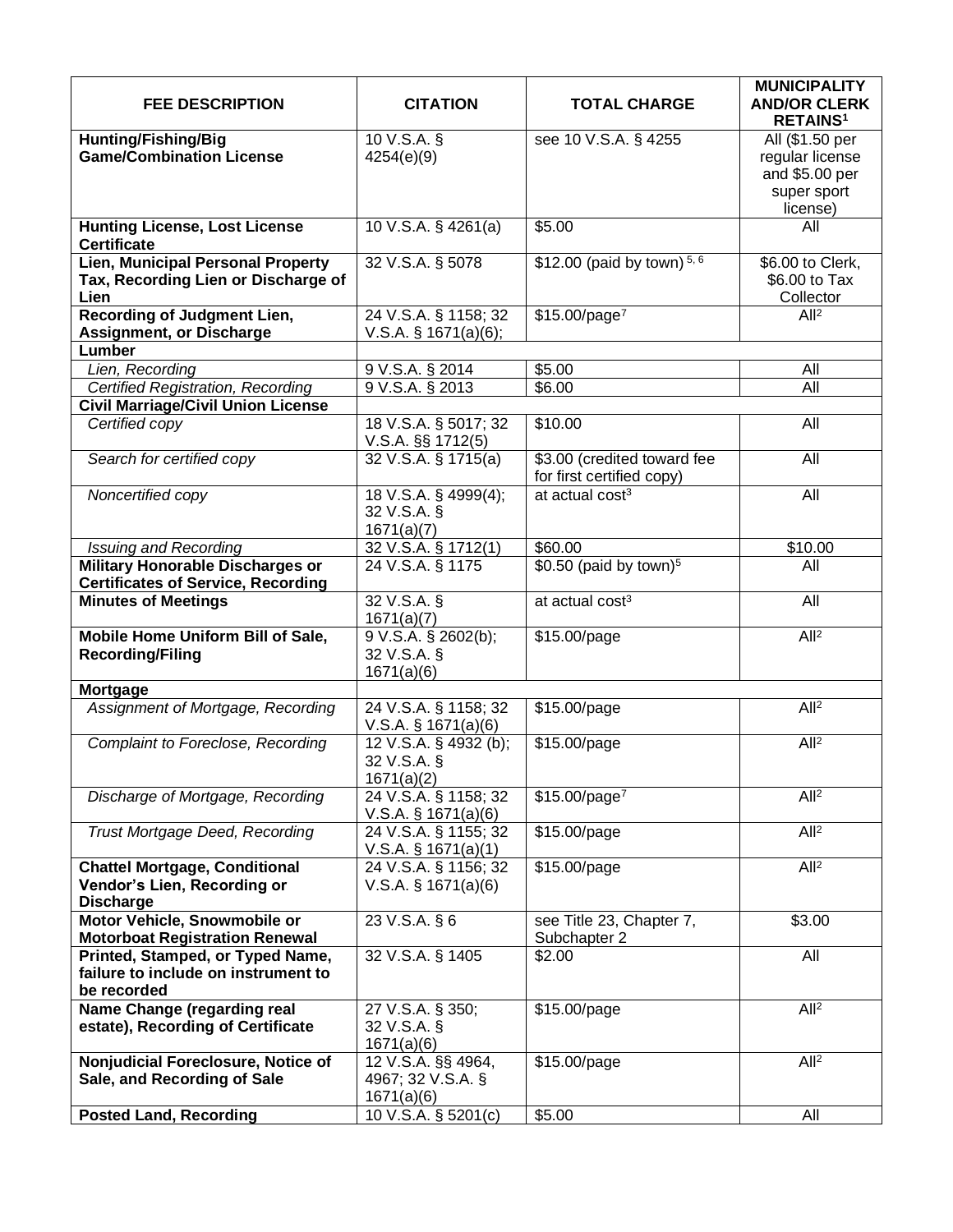| <b>FEE DESCRIPTION</b>                                                                   | <b>CITATION</b>                     | <b>TOTAL CHARGE</b> | <b>MUNICIPALITY</b><br><b>AND/OR CLERK</b><br><b>RETAINS<sup>1</sup></b> |
|------------------------------------------------------------------------------------------|-------------------------------------|---------------------|--------------------------------------------------------------------------|
| <b>Property Transfer Tax Return,</b><br><b>Recording or Filing</b>                       | 32 V.S.A. §§ 9606(a),<br>1671(a)(6) | \$15.00             | All <sup>2</sup>                                                         |
| <b>Public Document/Record, Certified</b><br>copy                                         | 32 V.S.A. §<br>1671(a)(6)           | \$10.00/page        | All                                                                      |
| <b>Recording/Filing any Public Record</b>                                                | 32 V.S.A. §<br>1671(a)(6)           | \$15.00/page        | All <sup>2</sup>                                                         |
| <b>Survey Plats, Recording</b>                                                           |                                     |                     |                                                                          |
| 11x17 inch, 18x24 inch, 24x36 inch                                                       | 32 V.S.A. §<br>1671(a)(8)           | \$25.00/sheet       | All                                                                      |
| <b>Tobacco License, or Renewal</b>                                                       | 7 V.S.A. §<br>1002(d)(1)(B)         | \$110.00            | None                                                                     |
| <b>Tobacco Substitute Endorsement,</b><br>or Renewal                                     | 7 V.S.A. §                          | \$50.00             | None                                                                     |
| <b>Uniform Commercial Code</b>                                                           | 1002(d)(1)(C)                       |                     |                                                                          |
| Filing and indexing a record under                                                       | 9A V.S.A. § 9-525(a)                | \$35.008            | All                                                                      |
| Article 9 other than an initial financing<br>statement                                   |                                     |                     |                                                                          |
| Filing and indexing an initial financing<br>statement                                    | 9A V.S.A. § 9-525(b)                | \$6.00 per page     | All                                                                      |
| Responding to information request or<br>issuing certificate showing statement<br>on file | 9A V.S.A. § 9-525(c)                | \$25.00             | All                                                                      |
| <b>Uncertified Copies of Recorded and</b>                                                | 32 V.S.A. §                         | \$1.00/page (\$2.00 | All                                                                      |
| <b>Filed Documents</b>                                                                   | 1671(a)(7)                          | minimum)            |                                                                          |
| Veterans, Copy of records for VA<br>benefits determination                               | 14 V.S.A. § 3116                    | no charge           |                                                                          |
| <b>Waterfowl Stamp</b>                                                                   | 10 V.S.A. § 4277(d)                 | \$7.50              | \$1.00                                                                   |

1. If clerk receives salary in lieu of fees, town retains entire amount. 32 V.S.A. § 1401.

- 2. Not less than \$4.00 per page from the per-page recording fees established under 32 V.S.A. § 1671 shall be placed into the town's Restoration and Preservation Reserve Fund. A town may allocate less than \$4.00 per page from recording fees if the town clerk certifies that the town has sufficient dedicated reserve funds for the restoration, preservation, digitization, storage, and conservation of town records. A copy of such certification must be submitted to the House Committee on Government Operations on or before the third Monday of each year. 32 V.S.A. § 1671(c).
- 3. "Actual cost" means the fees established by the Secretary of State's Uniform Fee Schedule, unless the town has adopted its own schedule of fees, as set forth by 1 V.S.A. § 316(e). The Uniform Fee Schedule sets costs as follows: for photocopies, \$.05 per single-sided page and \$.09 per double-sided page for pages up to 8.5 by 14 inches; for computer-generated paper copies, \$.02 per page for pages up to 8.5 by 14 inches; for color photocopies, \$1 per single-sided page. (See Uniform Fee Schedule at [https://www.sec.state.vt.us/archives-records/certifications-fees/uniform-fee-schedule.aspx\)](https://www.sec.state.vt.us/archives-records/certifications-fees/uniform-fee-schedule.aspx).
- 4. Upon request, one copy of checklist must be provided free of charge to the chair of each political party in town. 17 V.S.A. § 2141(c)(1).
- 5. If clerk receives salary in lieu of fees, there is no payment by the town and no funds retained by the clerk.
- 6. If the municipal personal property lien is performed by the delinquent tax collector who receives salary in lieu of fees, there is no payment by the town and no funds retained by the delinquent tax collector.
- 7. The fee to record a mortgage or lien discharge applies only when filed as a separate instrument for recording. Alternatively, a mortgage or lien may be discharged by entry on the margin of the mortgage or lien document itself pursuant to 27 V.S.A. § 461 or 24 V.S.A. § 1158, in which case there is no charge for recording.
- 8. This fee is not applicable to a record of a mortgage which is effective as a financing statement filed as a fixture filing or as a financing statement covering as-extracted collateral or timber to be cut under 9A V.S.A. § 9-502(c). However, the recording and satisfaction fees that otherwise would be applicable to the record of the mortgage apply. 9A V.S.A. § 9-525(d).